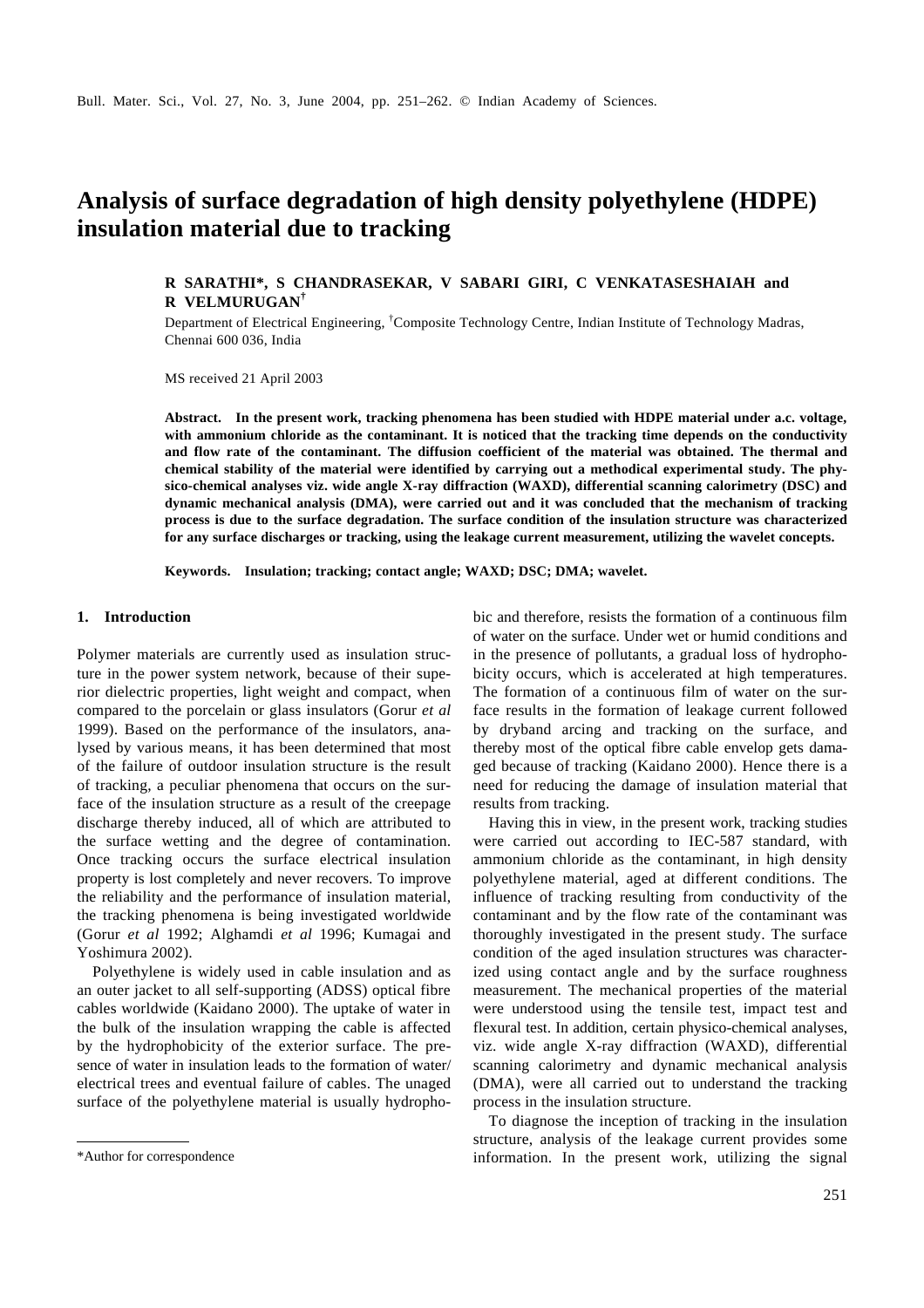processing techniques, especially the wavelet technique, the leakage current signals were processed, which provide finger print identification of the surface condition of the insulators and the point of transition from surface discharge to tracking. In addition, the basic aspects of wavelets, the methodology adopted for characterization and selection of type of wavelets were also discussed in detail.

### **2. Experimental**

In the present work, the tracking test was carried out following the IEC-587 test method, which is adopted for a.c. voltage application. The material used in the study was commercial grade HDPE material. The gap distance between the high voltage and the ground electrode was adjusted to be equal to 50 mm. A schematic diagram of the experimental set up and the electrode configuration used in the present work are shown in figure 1.  $NH<sub>4</sub>Cl$  was used as the contaminant. The different flow rates of the contaminants were obtained using the control of the peristallitic pump. The a.c. voltage of 4⋅5 kV was connected to the top electrode and the bottom electrode was solidly grounded. The times to failure due to tracking were arrived at once the arc inception took place near the bottom electrode and crossed two third of the gap; otherwise the process lasted for 6 h and the experiment was terminated. The conductivity of the contaminant was measured using a Lutron CD-4302.

The investigations on tracking were carried out with samples aged under different conditions.

### 2.1 *Corona ageing*

The surface of the HDPE specimen was placed in the corona zone for 24 h and then the samples were subjected to tracking. It was observed that the corona treated surface showed a milky white appearance. The temperature

of the specimen at the time of termination of corona ageing was slightly above normal temperature.

### 2.2 *Thermal ageing*

The HDPE samples were placed in a temperature controlled oven maintained at 90°C for 15 days. The oven was circulated with clean air. The initial colour of the sample was white and upon termination of ageing, colour of the sample changed to yellowish orange.

### 2.3 *Cyclic thermal stress*

In this study, the HDPE samples were placed in temperature controlled oven maintained at 90°C for 8 h and on removal, it was suddenly quenched in distilled water bath and kept for 15 min to allow the surface temperature of the specimen to come back to normal room temperature. The cyclic process was continued for 25 times before carrying out experimental study.

### 2.4 *Water ageing*

The samples were immersed in a distilled water bath maintained at different temperatures for 15 days. In the present work, studies were carried out at room temperature, 60 and 90°C. The samples were taken out and measured for increase in their weight at the required instant of time.

#### 2.5 *Acid ageing*

The samples were immersed in oxalic acid, sulphuric acid, nitric acid and in the acid rain (of  $pH = 2.0$ ) for more than 250 h. The pH value of the contaminant was measured using the digital pH meter model DI-707. The composition of acid rain is similar as mentioned in our earlier work (Sarathi *et al* 2002).



Figure 1. Experimental set up for tracking test (IEC-587).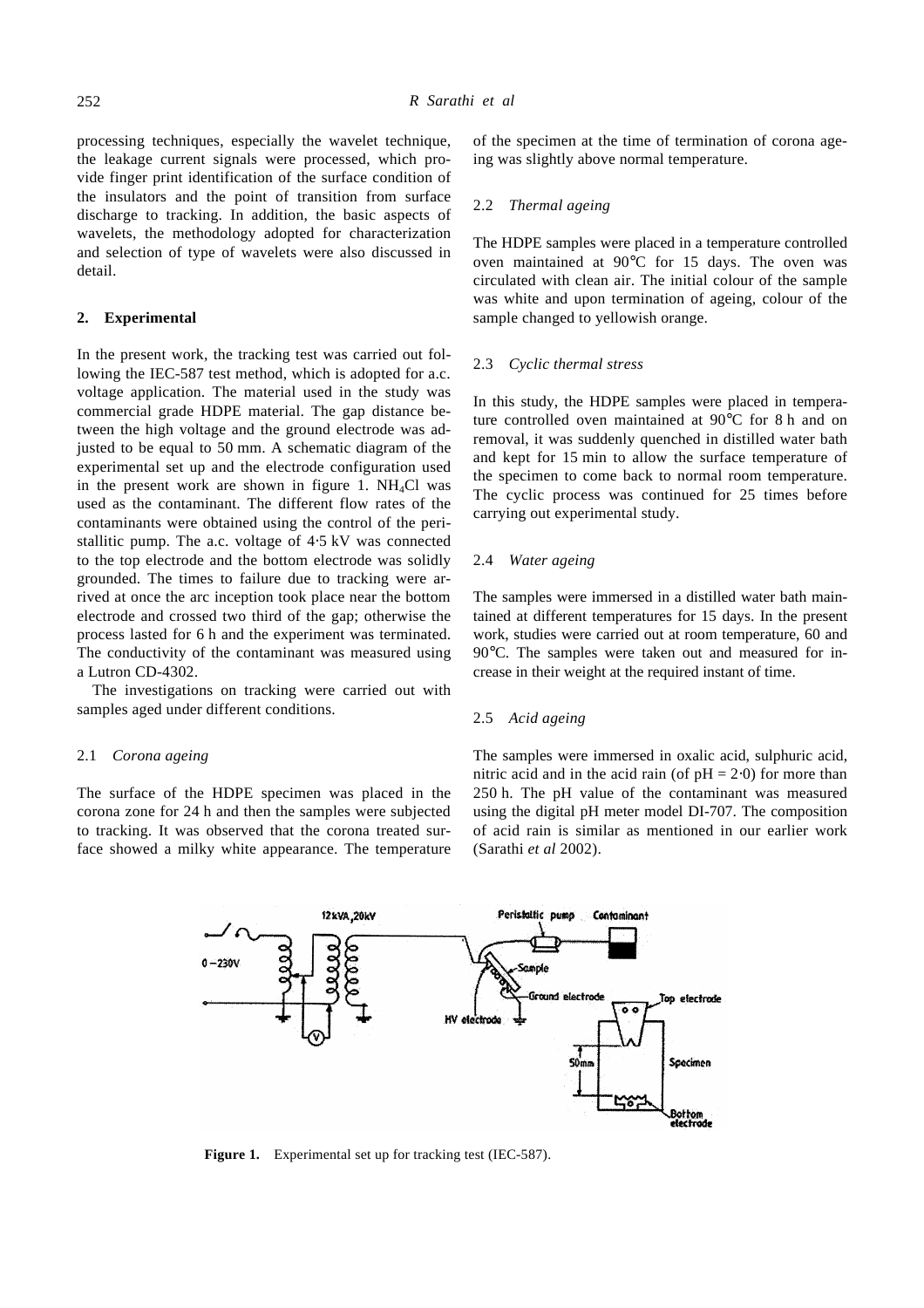## 2.6 *Physico-chemical analysis*

2.6a *Wide angle X-ray diffraction (WAXD):* In the present work, WAXD measurements were done with Philips X-ray diffractometer. A scan rate of 2°/min at 2000 cycles using CuK*a* radiation of wavelength 1⋅596 Å was applied. A radial scan of Bragg angle (2*q*) vs intensity was obtained with an accuracy of  $\pm 0.25^{\circ}$  at the location of the peak.

2.6b *Differential scanning calorimetry (DSC):* The melting behaviour of the specimens was observed using Perkin Elmer model DSC-2C apparatus. The experiments were performed in nitrogen atmosphere, at a heating rate of 10°C/min. Alumina was used as a standard.

# 2.7 *Tensile and flexural test*

Tensile test was carried out to understand the ability of a material to resist breaking under tensile stress. The breaking load and the elongation at break lengths were measured and the tensile stress was measured in the present work. In general, the ability of a material to resist deformation under a load is its flexural strength. For materials that do not break, the load at yield, typically measured at 5% deformation/strain of the outer surface, is the flexural strength or flexural yield strength. By carrying out tensile test and flexural test, it is possible to understand the characteristics variation of the HDPE material used in the present work. The test was carried out in the universal testing machine of Instron 4301, 500 kg capacity. The pulling speed during the test was maintained at 5 mm/min.

### 2.8 *Impact test*

This test was carried out in the Frank model machine of 50J maximum capacity. Important factors which affect the toughness of a structure include low test temperatures, extra loading and high strain rates due to wind or impacts and the effect of stress concentrations such as notches and cracks. In the present work, the impact test was carried out to understand the material property due to aging of the material.

#### 2.9 *Dynamic mechanic analysis (DMA)*

Visco-elastic measurements of both storage shear modulus and mechanical loss tangent were performed on TA instruments DMA-983 visco elastimeter using three-point bending method. Experiments were carried out over a wide frequency range (2, 5 and 10 Hz) in the temperature range 30–90°C under controlled sinusoidal strain, at a heating rate of 2°C/min under a flow of nitrogen. All experiments were performed on a  $20 \times 12$  mm rectangular

sheet at different frequencies. The visco-elastic properties, such as storage modulus  $(E')$  and mechanical loss tangent (tan *d*), were recorded as a function of temperature and frequency. Dynamic mechanical analysis over a wide range of temperature and frequencies permits the determination of the viscoelastic behaviour of molten polymers and provides valuable insight into the relationship between structure, morphology and proportional properties of polymeric matrices.

### 2.10 *The tracking process under a.c. voltage*

The tracking process is basically a carbonaceous process. When high voltage is connected to the top electrode, the leakage current starts flowing in the conductive path formed by the contaminant and causes partial evaporation of the contaminant causing dry band in the gap. The dry band acts as a highly resistive zone in this process and the leakage current magnitude collapses to zero as shown in figure 2a. The abrupt discontinuity in the leakage current is the indication for formation of the dry bands. The potential difference across the dry band increases causing arc formation. The continuous flow of the contaminant in the gap rewets the surface and the above process is repeated. The spark across the dry band results in slow increase in surface temperature and gradual rise in temperature causing carbonization/chain scission. The high temperatures of the arc in the gap as well as the high temperature due to possible reaction of  $NH<sub>4</sub>Cl$  with the insulation ma-



**Figure 2.** Typical leakage current waveforms: (a) current with dry band formation, (b) surface discharge current and (c) current during tracking.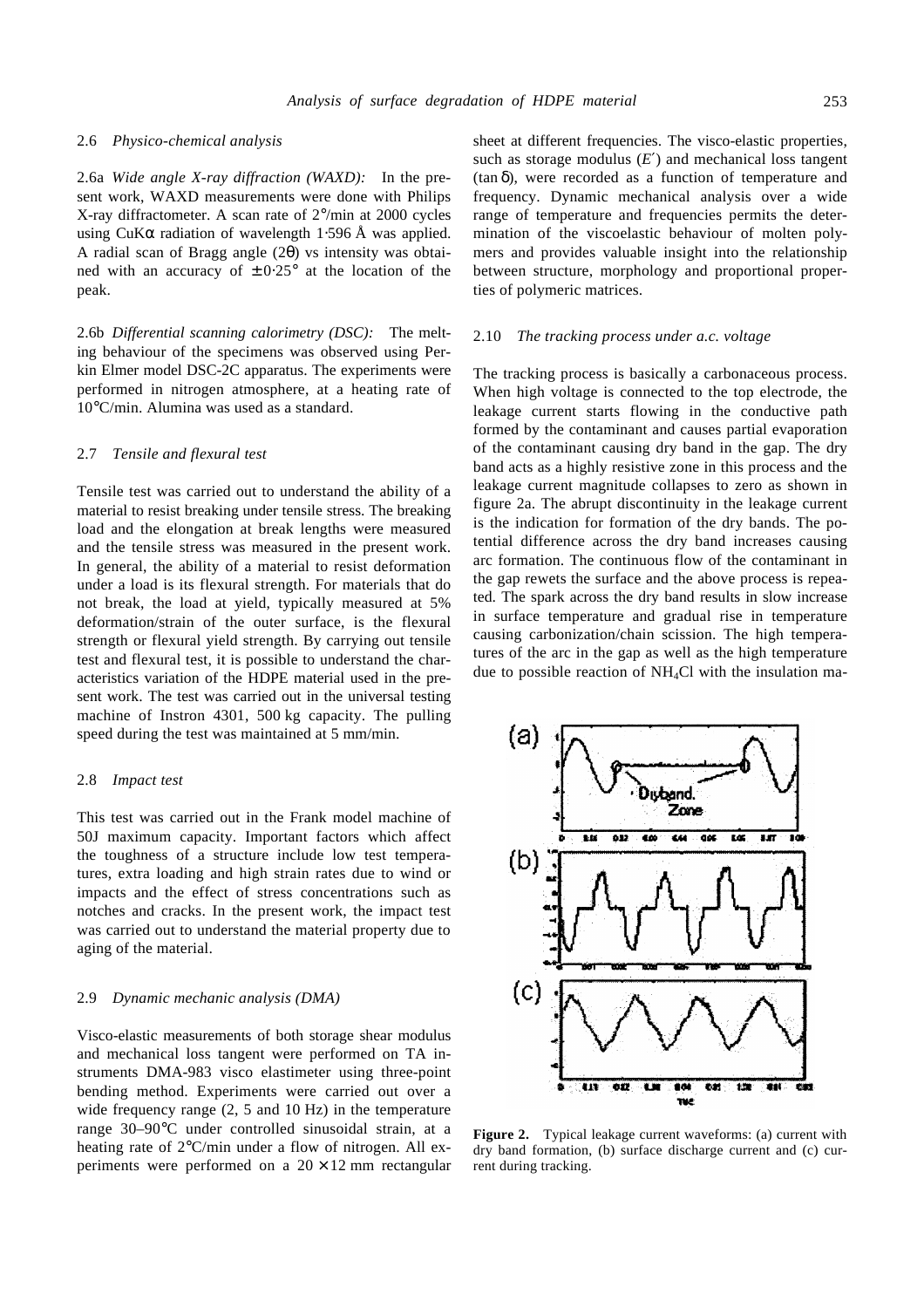terial were considered to be responsible for the erosion of the material near the ground electrode, followed with tracking process. Sometimes, the arc burning across the gap is extinguished by the flow of contaminant and the entire process detailed above restarts. The localized bright spot occurring near the ground electrode causes high temperature rise leading to chemical change of the material forming carbonization of material near the spot resulting in localized erosion of the material. The variation in the shape of the current at the time of surface discharge and during tracking is shown in figures 2b and c, respectively.

However, an accumulation of the contaminants in the gap, over a period of time, permits more current to flow in the conductive path formed by the contaminant at the same applied voltage. Therefore, the entire process is accelerated so that heavy burning takes place between the electrodes causing carbonized path as shown in figure 3. This phase is identified as "failure due to tracking". The entire process progresses as shown in figure 4.

### 2.11 *Introduction to wavelets (Rioul 1991)*

The wavelet transform converts a signal from time domain to the time-scale domain. Wavelet analysis involves the breaking up of a signal into shifted and scaled versions of a single prototype function called the original or



**Figure 3.** Tracking formed zone in HDPE material.

mother wavelet. The Fourier transform gives us only the frequency domain representation of the signal. Therefore, it is suitable for analysing the signal where time-frequency resolution is needed. In the present work, it is essential to understand the cause of decomposition of the insulation structure and the instant of occurrence. Utilizing the inherent advantage of the wavelet analysis to the present work is important. A mathematical definition follows.

Let  $x(t)$  be a signal defined in  $L^2(R)$  space, which denotes a vector space for finite energy signals in a real continuous number system. Such signals satisfy

$$
\int_{-\infty}^{\infty} x^2(t) \mathrm{d}t < \infty. \tag{1}
$$

The wavelet transform of  $x(t)$  is then defined as

$$
CWT_{x}^{\mathbf{y}}\left(\mathbf{t},s\right) = \mathbf{y}_{x}^{\mathbf{y}}\left(\mathbf{t},s\right)
$$

$$
= \frac{1}{\sqrt{|s|}} \int x(t) \mathbf{y}^{*} \left(\frac{t-\mathbf{t}}{s}\right) dt, \tag{2}
$$

where  $y(t)$  is called a base function (or mother wavelet). The asterisk denotes a complex conjugate, and *t*, *seR*,  $s \neq 0$ are the dilation and translation parameters, respectively. The functions that are used as mother wavelets have zero net area. Instead of continuous dilation and translation, the mother wavelet may be dilated and translated discretely by selecting  $s = a^m$  and  $t = nba^m$  where *a* and *b* are fixed constants with  $a > 1$ ,  $b > 0$ ,  $m$ ,  $neZ$  and  $Z$  the set of positive integers. The discrete wavelet transform is given by

$$
DWT_x^{\mathbf{y}}(m, n) = \frac{1}{\sqrt{a^m}} \int x(t) \mathbf{y} \cdot \left(\frac{t - nba^m}{a^m}\right) dt. \tag{3}
$$

Let  $c_0(n)$  be a discrete time signal recorded from a physical measuring device. The signal has to be decomposed into a detailed and smoothened representation. From the MSD technique, the decomposed signals at scale 1 are  $c_1(n)$ and  $d_1(n)$ , where  $c_1(n)$  is the low pass version of the original signal and  $d_1(n)$  is the high pass representation of the original signal,  $c_0(n)$ , in the form of wavelet transform coefficients. They are defined as

$$
c_1(n) = \sum_{k} h(k - 2n)c_0(k),
$$
 (4)

$$
d_1(n) = \sum_{k} g(k - 2n)c_0(k),
$$
 (5)

where  $h(n)$  and  $g(n)$  are the associated filter coefficients that decompose  $c_0(n)$  into  $c_1(n)$  and  $d_1(n)$ , respectively.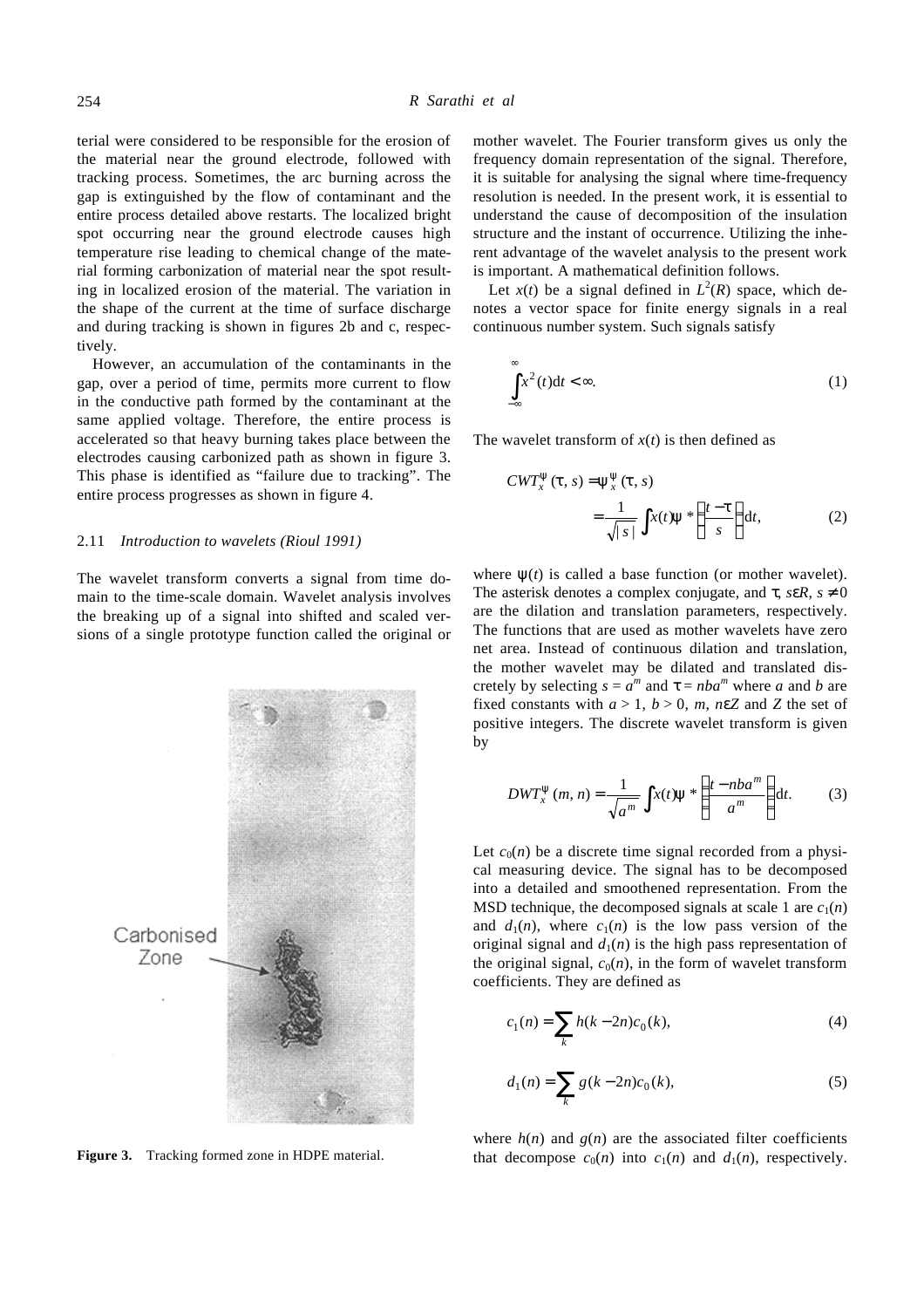

Figure 4. Schematic representation of tracking process.



Figure 5. Schematic representation of implementation of multiresolution signal decomposition.

The next higher level decomposition is based on  $c_1(n)$ . The decomposition signal at scale 2 is given by

$$
c_2(n) = \sum_{k} h(k - 2n)c_1(k),
$$
 (6)

$$
d_2(n) = \sum_{k} g(k - 2n)c_1(k).
$$
 (7)

Higher scale decompositions are performed in the same way as described above. The implementation of the multiresolution signal decomposition technique is best described by figure 5. Multiresolution signal decomposition is used to archive two important properties. The first is the localization property in time for any transient phenomena. This will appear by the presence of large coefficients at the time of disturbance. The second is the partitioning of the signal energy into different frequency bands. This gives an idea of the frequency content of the distorted signal. The standard deviation can be considered as a measure of the energy for a signal with zero mean. Therefore, the standard deviation at different resolution levels of the decomposed signal, standard multiresolution signal analysis (std\_MRA) is used in the present work.

### **3. Results and discussion**

Figure 6 shows the variation in the tracking time of the virgin HDPE material under different a.c. voltages with  $NH<sub>4</sub>Cl$  (conductivity of 2500  $\mu$ S) as the contaminant. It is observed that an increase in the applied voltage shows a reduction in the tracking time of the insulation material. This indicates that the HDPE material is reliable for use as insulation for low voltage application where the electric field is less or otherwise when the applied electric field is less than 0⋅4 kV/cm. Figure 7 shows the variations in tracking time of the virgin HDPE specimen under a.c. voltage with  $NH<sub>4</sub>Cl$  as the contaminant, at different conductivity levels. It is observed that an increase in conductivity of the contaminant reduces the tracking time. A similar characteristic behaviour was observed by Sarathi *et al* (2002) in EPDM specimen. The similar trends are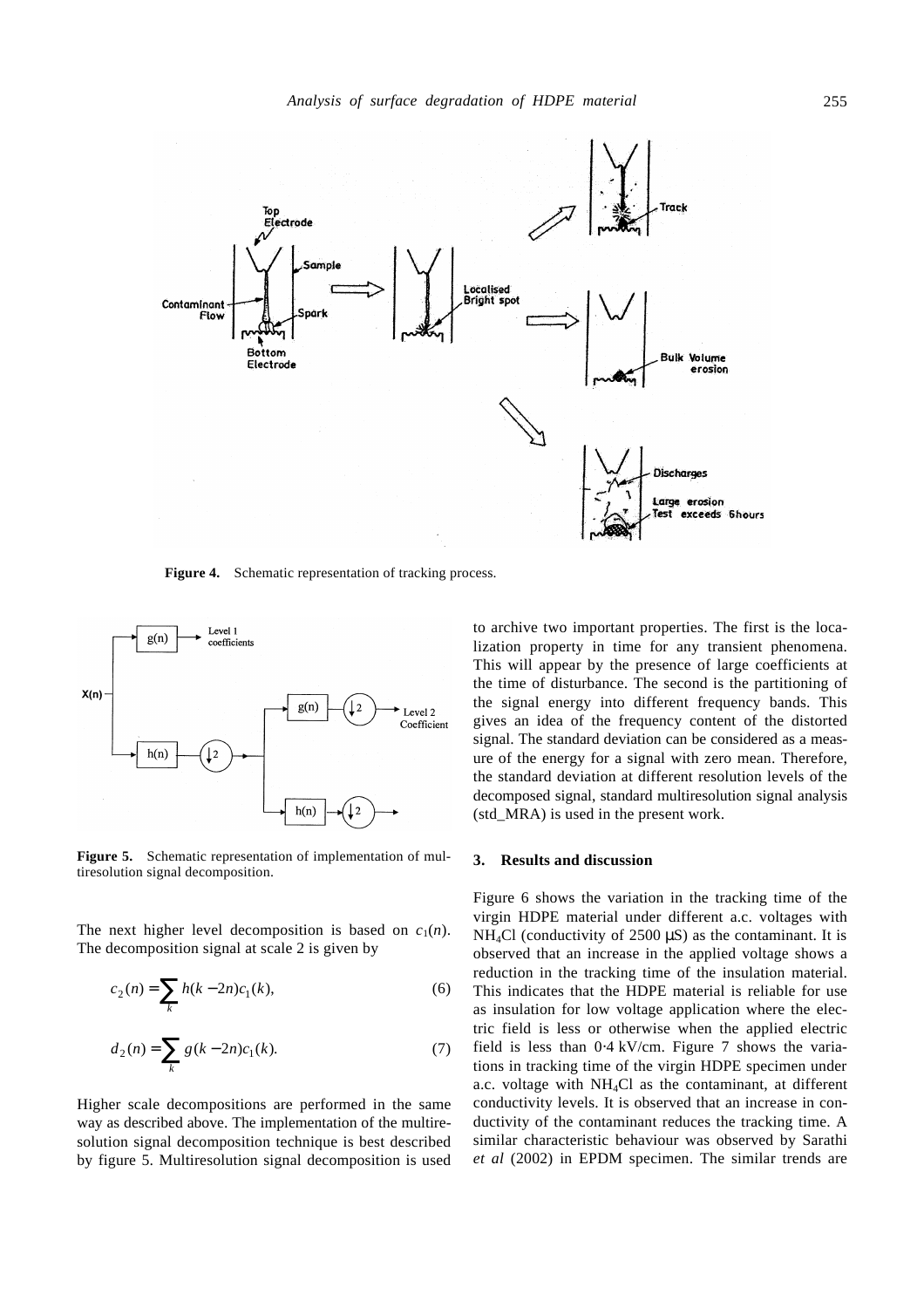also seen with the samples aged under different conditions viz. thermal aged specimen and cyclic thermal stress specimen. It is noticed that the cyclic aged specimen have tracking time much higher than the virgin specimen, whereas, the thermally aged specimen shows a reduction in the tracking time compared with the virgin specimen. The reason could be due to the variation in the property of the material due to ageing. The tracking time variation of the aged specimens is shown in table 1. It is observed that the tracking time is drastically reduced for the samples aged in water. The cause for it is yet to be understood.

Figure 8 shows the variation in the tracking time of the HDPE specimen under the a.c. voltage with NH4Cl (2500 μS) as contaminant, at different flow rates. It shows



Figure 6. Variation in the tracking time of HDPE material at different voltage magnitudes.



**Figure 7.** Variation in the tracking time of HDPE material at different conductivity levels.

that increase in flow rate of the contaminant shows a reduction in the tracking time of the material. The reduction is very high with the cyclic aged specimen. This indicates that accumulation of contaminant over the surface increases the surface leakage current magnitude and increase power dissipation over the surface of the material causing temperature rise of the insulation material,



**Figure 8.** Variation in the tracking time of HDPE material at different flow rates of the contaminant.



**Figure 9.** WAXD spectra of HDPE material.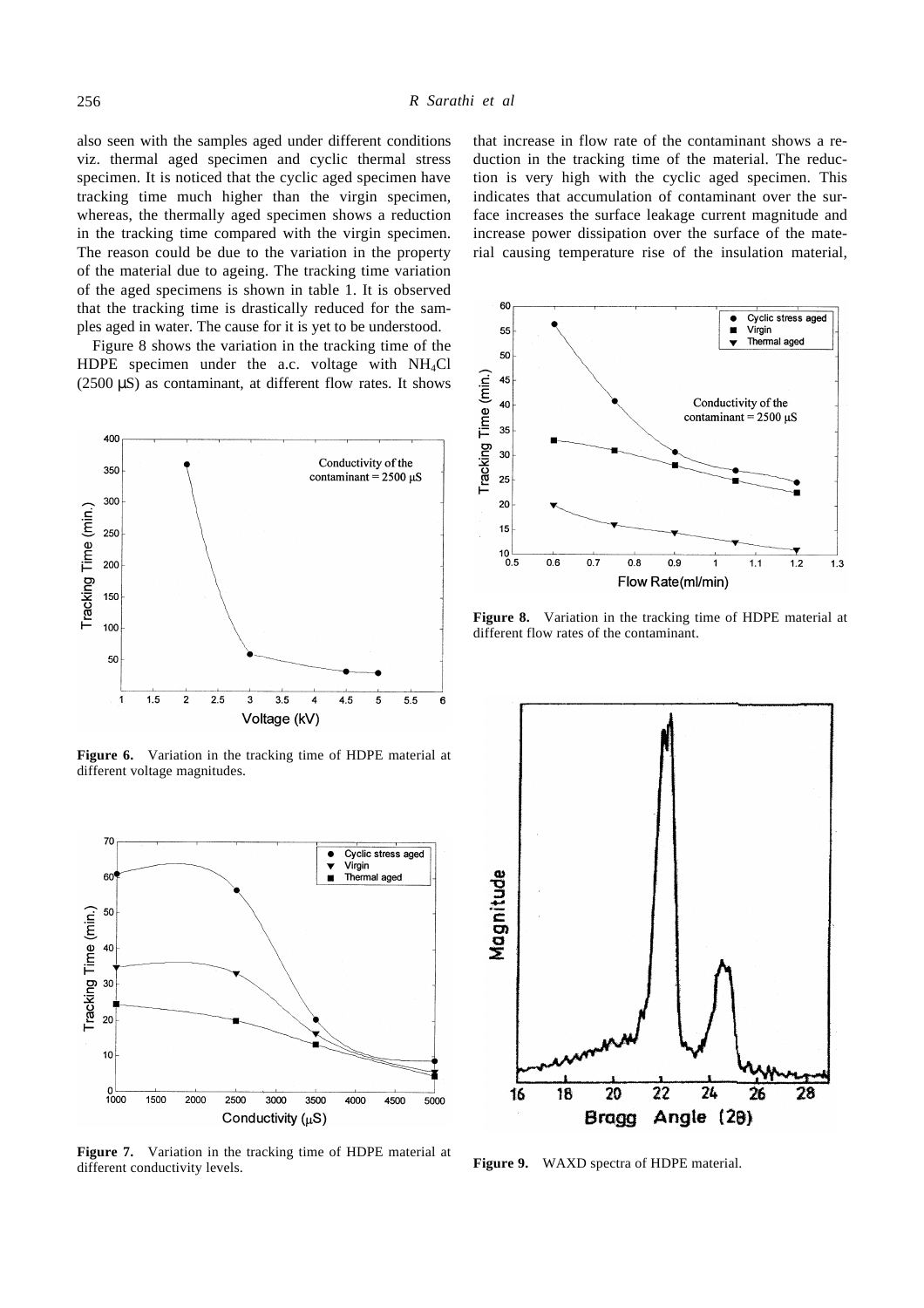**Table 1.** Variation in the tracking time, contact angle and surface roughness of the HDPE material aged under different conditions.

| Sl. no.        | Material                     | Tracking<br>time<br>(min) | Contact<br>angle<br>(q) | Roughness<br>factor<br>$(I)$ (µm) |
|----------------|------------------------------|---------------------------|-------------------------|-----------------------------------|
| 1              | Virgin                       | 33                        | 85                      | 1.89                              |
| 2              | Cyclic stress                | 57                        | 81                      | 2.20                              |
| 3              | Thermal aged                 | 20                        | 77                      | 2.41                              |
| $\overline{4}$ | Liquid nitrogen              |                           |                         |                                   |
|                | quenched                     | 30                        | 72                      | 2.23                              |
| 5              | Corona aged                  | 41                        | 76                      | 2.60                              |
| 6              | Water aged at $30^{\circ}$ C | 12                        | 60                      | 1.93                              |
| 7              | Water aged at $60^{\circ}$ C | 10                        | 62                      | 1.89                              |
| 8              | Water aged at 90°C           | 16                        | 66                      | 2.06                              |
| 9              | HNO <sub>3</sub>             | 70                        | 74                      | 2.46                              |
| 10             | $H_2SO_4$                    | 53                        | 76                      | 2.43                              |
| 11             | Oxalic acid                  | 53                        | 80                      | 2.31                              |
| 12             | Acid rain                    | 38                        | 74                      | 2.24                              |

thereby causing degradation of the material forming conducting path over the surface of the insulation material in a short time.

The diffusion coefficient of a saline solution into polyethylene material was determined at different temperatures. The samples were immersed in a distilled water bath maintained at different temperatures for 15 days. In the present work studies were carried out at room temperature, 60 and 90°C. The samples were taken out and measured for increase in their weight at the required instant of time. Crank (1975) developed the relationship which indicates the level of saturation in absorption of liquid in the material. When diffusion is driven by the concentration gradient and if there is no chemical change between liquid and material, this would result in mass change and the rate of absorption will be initially linear with  $t^{0.5}$ , where '*t*' is the time of absorption. Hence

$$
\frac{\Delta m(t)}{\Delta m_{\mathbf{a}}} = 2\sqrt{\frac{Dt}{t^2}} \left\{ \left[ \sqrt{\frac{1}{\mathbf{p}}} + 2\sum_{n=1}^{\infty} \left[ (-1)^n \cdot \text{ierf}\left(\frac{n1}{2\sqrt{Dt}}\right) \right] \right] \right\},\tag{8}
$$

where  $\Delta m(t) = m(t) - m(0)$  and  $\Delta m_a = m_a - m(0)$ . In this,  $m(t)$  is mass at time '*tr*'.  $m(0)$  and  $m(a)$  are initial mass (at time  $t = 0$ ) and after infinite time, respectively. Crank (1975) provided the final equation to calculate diffusion coefficient and if the linear dependency in plot  $\Delta m(t)$  $\Delta m(\mathbf{a})$  vs  $t^{0.5}$  is not observed, then the diffusion constant is obtained by equating  $\Delta m(t)/\Delta m_a = 0.5$ .

Simplifying the equation, we get

$$
D = \frac{p}{64} \frac{L_{0.5}^2}{t_{0.5}},
$$
\n(9)

**Table 2.** Variation in the diffusion coefficient of the material.

| Sl. no. | Type of material                                            | Diffusion coefficient                                                         |
|---------|-------------------------------------------------------------|-------------------------------------------------------------------------------|
|         | At $30^{\circ}$ C<br>At $60^{\circ}$ C<br>At $90^{\circ}$ C | $12.06 \times 10^{-12}$<br>$23.04 \times 10^{-12}$<br>$33.20 \times 10^{-12}$ |

**Table 3.** Variation in the crystallinity and the enthalpy of the HDPE material.

| Sl. no. | Material                                      | Crystallinity | Enthalpy $(j/g)$        |
|---------|-----------------------------------------------|---------------|-------------------------|
| 2<br>3  | Virgin<br>Cyclic thermal aged<br>Thermal aged | 44<br>63      | 179.8<br>243.6<br>189.7 |

where *L* is thickness of the specimen. In the present work the thickness of the material is 4 mm. Table 2 shows the variation in the diffusion coefficient of the material aged in water at different temperatures. It is observed that at higher temperature the diffusion coefficient of the material increases.

The WAXD spectrum was obtained for a virgin specimen and for the tracking formed zone of the HDPE specimen. Because the WAXD patterns of the tracking formed zone are formally similar to the virgin samples, for brevity, only the virgin HDPE specimen spectrum is shown in figure 9. Agarwal and Tilley (1955) obtained the spectra of polyethylene showing peaks at 21⋅5 and 23⋅9, which are characteristics of 110 and 220 lattice planes, respectively. Similar characteristics peak spectra were obtained in the present work. The main observation in the present work is that the WAXD obtained for the virgin and the surface tracked regions do not show any change in position of the peaks or their splitting of peaks throughout the scan range, which indicates that there is hardly any change (maximum of 5%) of crystallinity and no new phases are introduced in the specimen. The WAXD of the aged specimens used in the present work have the same peak position except for change in the intensity of the peaks. It indicates that the ageing causes variation in the percentage of crystallinity of the material. In the present work, the percentage of crystallinity of the material was calculated using Hinrichsens method (Nath and Perlman 1989). Table 3 shows the change in crystallinity of the material aged under different conditions. It is observed that increase in crystallinity is observed with the cyclic thermal stress material than the continuous thermal stressed material. This confirms that the manufacturing process alters the characteristics of the material.

Figure 10 shows the DSC thermogram of the HDPE material. A similar melting characteristic with a shoulder peak at the rising part was observed for the specimen microtomed in the tracking formed zone. This change in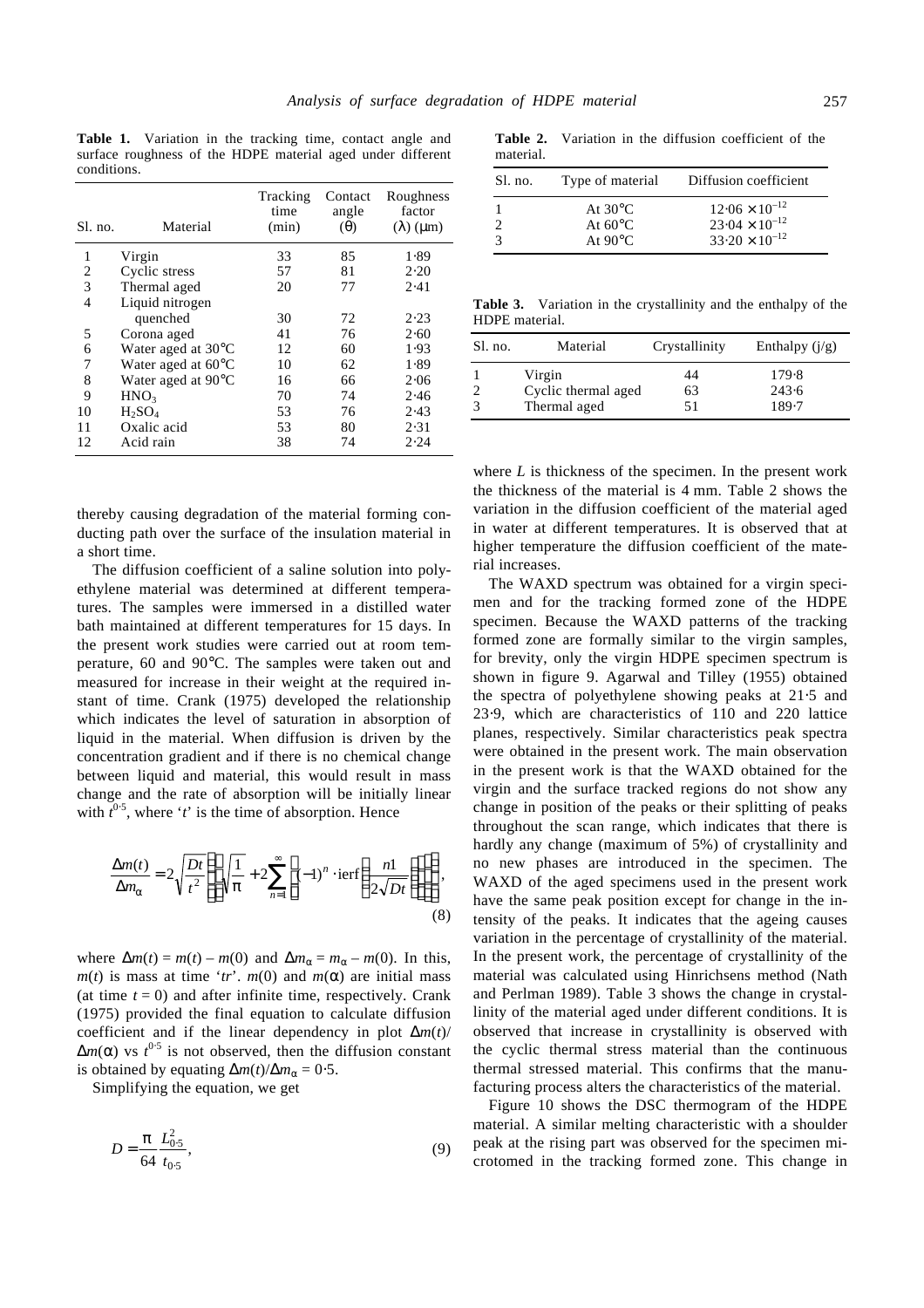characteristics of the material is due to change in the surface condition of the material due to tracking forming, causing free radicals, confirming that the tracking process as the degradation process.

The reaction kinetics responsible for the formation of free radicals is as follows and the process confirms that the tracking process as a degradation process.

$$
RH \xrightarrow{\text{Homolytic cleavage}} R^* + H^*.
$$
\n(10)

\n(free radical)



**Figure 10.** DSC thermogram of HDPE material.



**Figure 11.** Tensile strength plot for HDPE specimen.

When free radical reacts with oxygen, an auto oxidation process starts. The free radical reacts with oxygen to form hydroperoxide. The unstable hydroperoxide decomposes and reproduces the free radical. The repetition of the process breaks the polymer chain.

$$
R^* + O_2 \xrightarrow{\text{Oxidation}} ROO^* \text{ (alkyl peroxy radical)},
$$
\n(11)

$$
ROO^* + RH \to ROOH + R^* (free radical), \qquad (12)
$$

$$
ROOH \to RO^* + OH.
$$
 (13)

Figure 11 shows the tensile strength plot of the virgin HDPE specimen. It is observed that the tensile strength of the virgin material is 39 MPa. Tensile strength were also measured for thermally aged specimen and for cyclic stress aged specimen as 37 MPa and 36 MPa, respectively. This indicates that characteristic variation in the material property of the material is due to aging. To understand the intricate detail of the specimen, the impact test and flexural test were carried out. The results of flexural test and impact test were shown in tables 4 and 5, respectively. It is observed from the impact test that the cyclic stress ageing absorbs more energy compared to the virgin specimen. This indicates that the cyclic stress causes toughening of the material. The flexural test results indicate that the cyclic stress specimen show high displacement value compared to the virgin and the thermally aged material in the flexural test. It could be concluded easily from the results of impact test, flexural test and the tracking time of the aged material, that the materials with high toughness/stiffness causes increase in tracking time of the material.

Figure 12a shows the variation in storage modulus of HDPE specimen at different temperatures, measured at different frequencies. It is observed that as the frequency increases, the tensile storage modulus increases. Similar

**Table 4.** Flexural test result.

| Sl. no. | Material            | Peak load<br>(kg) | Displacement<br>(mm) |
|---------|---------------------|-------------------|----------------------|
|         | Virgin              | 3.6               | 9.67                 |
|         | Cyclic thermal aged | 3.4               | $10-5$               |
|         | Thermally aged      | 3.8               | 9.74                 |

**Table 5.** Impact test result.

| Sl. no. | Material            | Energy absorbed (J) |
|---------|---------------------|---------------------|
|         | Virgin              | 1.85                |
|         | Cyclic thermal aged | 2.05                |
|         | Thermally aged      | 1.5                 |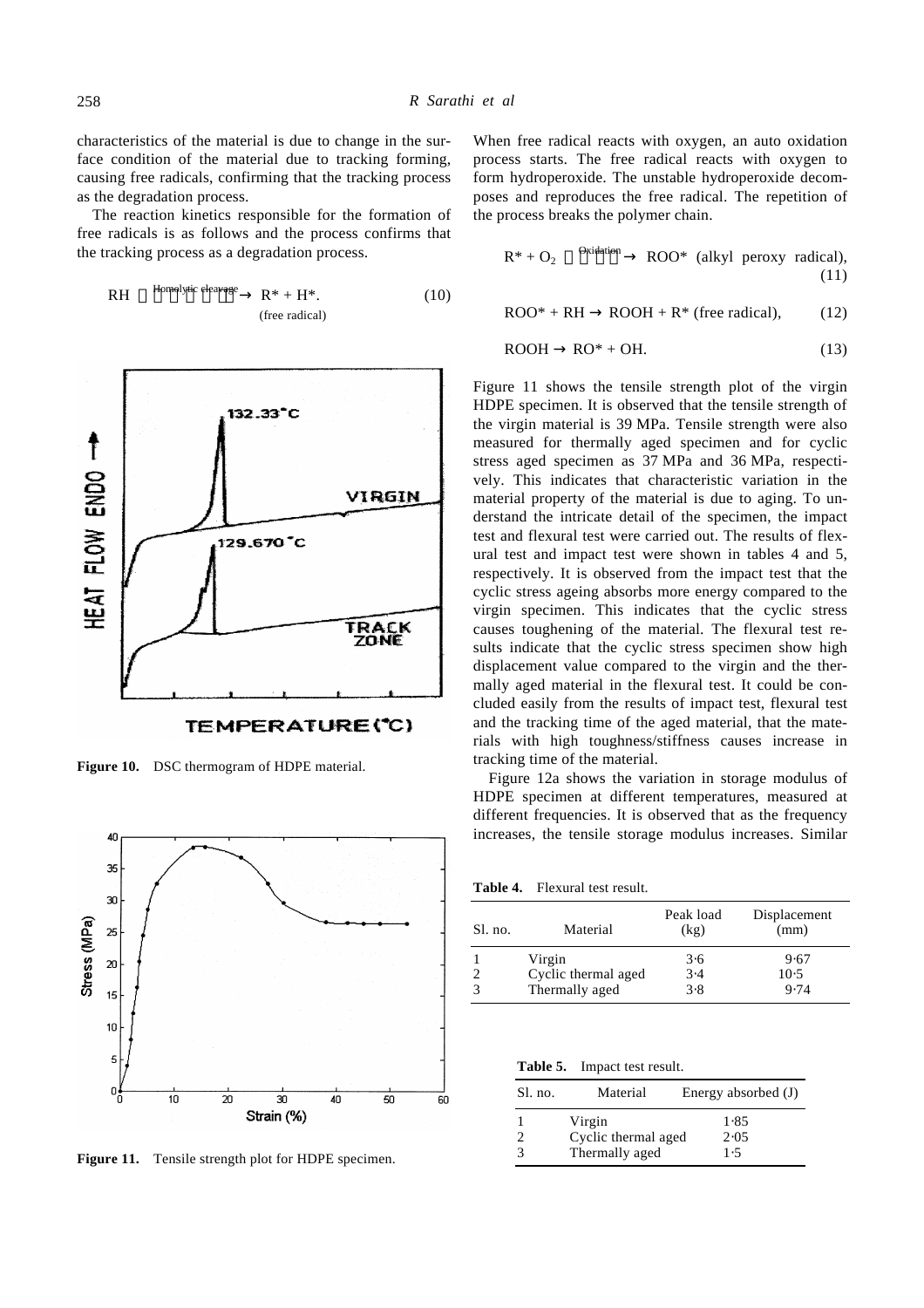

**Figure 12.** (**a**) Plot of storage modulus of HDPE material as a function of temperature and frequency and (**b**) plot of tan(*d*) as function of temperature and frequency.



**Figure 13.** (**a**) Plot of storage modulus of HDPE material as a function of temperature and frequency and (**b**) plot of tan(*d*) as function of temperature and frequency.

observation was noticed with the polypropylene material (Lopez-Manchado and Arroyo 2000). Figure 12b shows the variation in the tan $(d)$ , which is a dimensionless parameter and conveys no physical magnitude, but is a measure of the ratio of energy lost to the energy stored in a cyclic deformation, is the loss tangent, which is less at higher frequencies, in the range studied. Figure 13 shows the variation in the storage modulus of the insulation material aged under different conditions, measured at one frequency. The loss factor of the material is nearly the same in all materials aged under different conditions. It is observed that the storage modulus is high for the sample treated for cyclic stress compared to the virgin material. It could be due to the increase in crystallinity of the material, causing increase in the packing density of the material. A similar characteristic was observed with the liquid

nitrogen quenched specimens. These two materials have high intensity of the crystalline peak compared to the virgin material, measured through the WAXD studies. While understanding the tracking behaviour of the insulation material, it is observed that the cyclic stress aged specimen have higher tracking time compared to the virgin material. It indicates that a material with high storage modulus shows higher tracking time. This impact test results are in conformity with the DMA test results to conclude that the material with high toughness/stiffness improves the tracking time of the polymeric material.

It is essential to understand the level of leakage current magnitude and the frequency contents in the leakage current to know the surface condition of the insulators. It is well known that FFT analysis could provide sufficient information about the harmonic contents present in the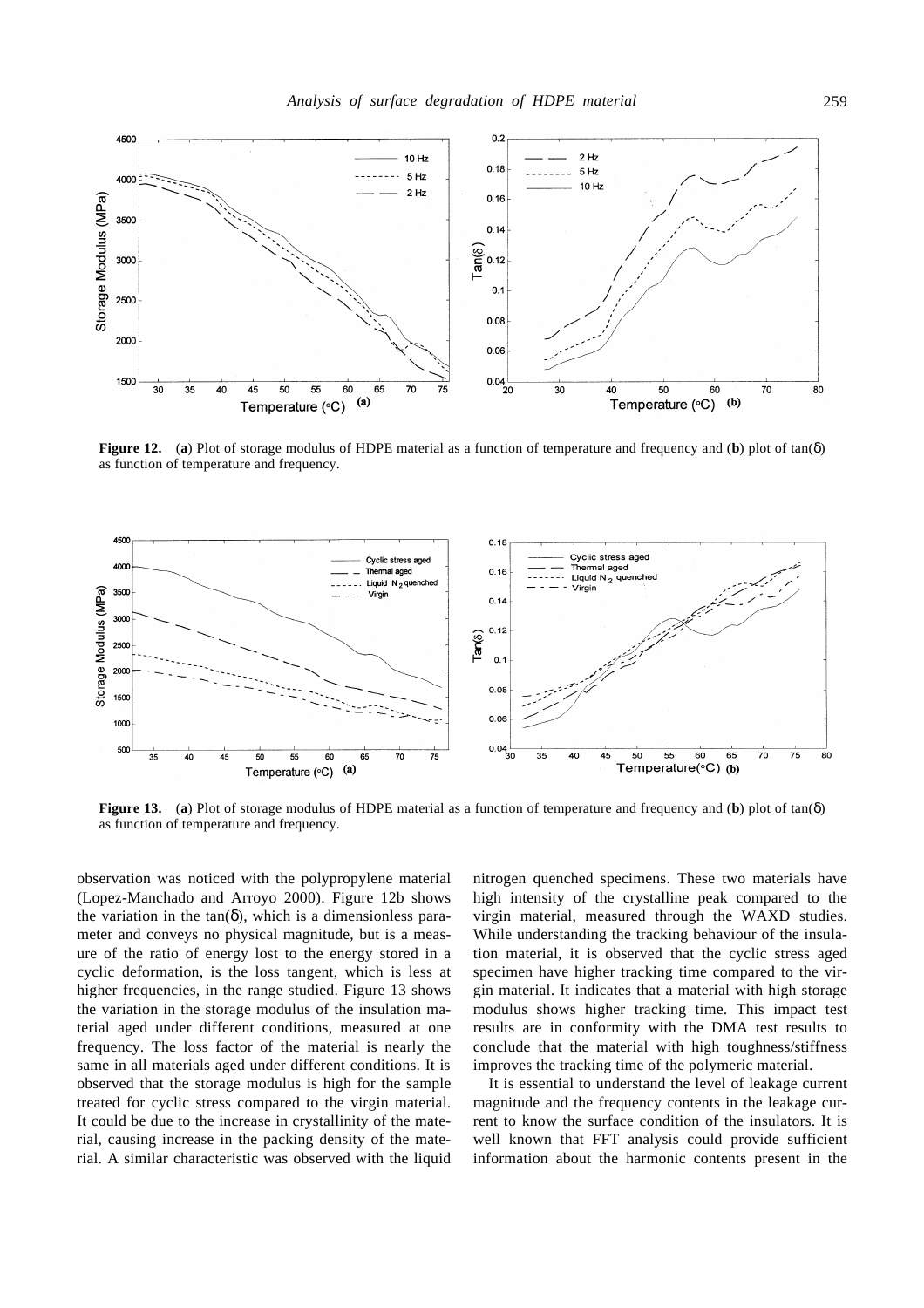

**Figure 14. a**. Surface discharge waveform, **b**–**f**. detailed coefficients, **g**. final approximation, **h**. reconstructed signal and **i**. std\_MRA plot.

signal. For non-stationary waves the reconstruction of the original signal from the fast fourier transformed signal is highly questionable (Gaouda *et al* 1999). Suda (2001) studied the leakage current in actual insulators and identified higher harmonic contents in the signal generated and classified different stages from the point of inception of discharge to the point of flashover. The results of the present work in the polyethylene flat plate samples are on similar lines. It is well known that Daub 4 wavelet and Daub 6 wavelet are very useful in identifying any transition in the signal due to high frequencies. In the present work Daub4 wavelet is used. Figure 14 shows the leakage current waveform and five levels of decomposition of the signal. The horizontal axis represents time (in samples with a sampling frequency of 10 kHz) and the vertical axis represents magnitude. Figure 14a shows the leakage

current waveform and figures 14b–g show the five-level decomposition of the signal. The reconstructed signal waveform is shown in figure 14h. The standard deviation multiresolution curve is shown in figure 14i. Characteristic variation in the std\_MRA plot is observed and it provides finger print identification for classification. A typical leakage current waveform and the std\_MRA curves of normal current, surface discharges and at the time of tracking are shown in figure 15. One predominant peak is observed for the normal sinusoidal current. High and low frequency contents are noticed in the surface discharge signals. In addition, at the time of tracking, the std\_MRA results indicate predominant changes in values at all levels compared to the surface discharge/normal leakage current signals. These classification rules are so simple for anyone to identify the operating condition of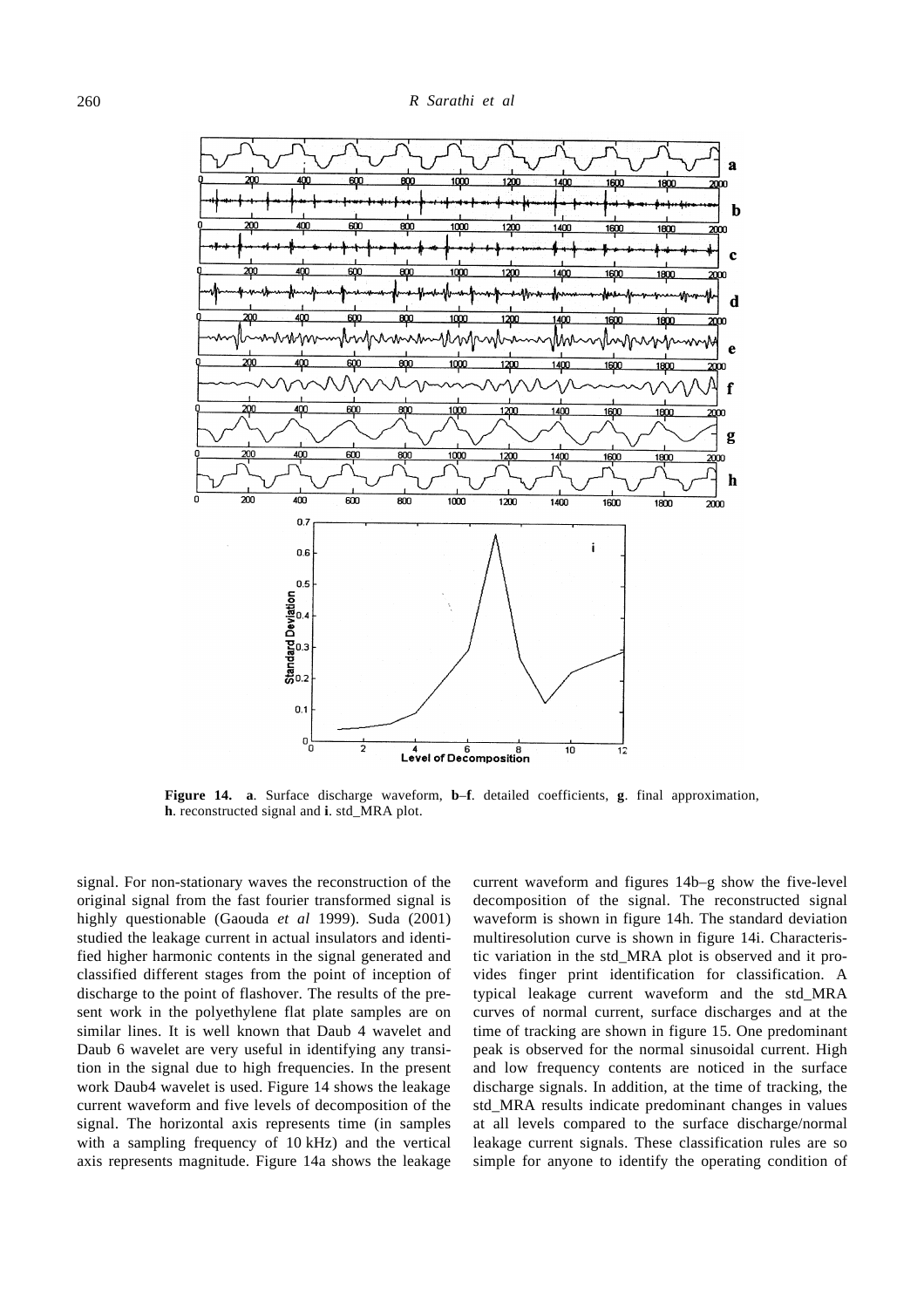

**Figure 15.** Typical std\_MRA plots: (**a**) pure sinusoid, (**b**) surface discharge and (**c**) tracking.

the insulators. The std\_MRA curves show different patterns and help one to identify the surface condition of the insulation structure.

## **4. Conclusions**

It is observed that HDPE is an ideal outdoor insulation structure for low voltage applications. An increase in conductivity and flow rate of the contaminant exhibited a reduction in the tracking time of the insulation material. It is confirmed that the material properties significantly alter the tracking time of the insulation structure. The contact angle and the surface roughness of the material varies irrespective of the type of ageing. The diffusion coefficient of the samples increases with the temperature of the water bath.

The WAXD and DSC studies indicate no addition of new phases in the insulation structure due to ageing process. A variation in percentage of crystallinity of the material is noted with the thermally aged and the cyclic aged specimens. A reduction in the enthalpy of the material in the tracking formed zone is observed from the DSC results. This indicates that only the surface damage has occurred in the insulation structure. The mechanisms of degradation process which occurred in the material were explained. The tensile strength results indicate that aging of the material alters the mechanical property of the material. The impact and flexural test indicates that the material with high toughness/stiffness causes increase in the tracking time of the material.

The DMA analysis indicates that the storage moduli of the material increases with increase in frequency. The variation in the storage modulus of the material with ageing of the material was observed. The loss tangent of the material is high at low frequencies, irrespective of the type of aging of the material.

The standard multi-resolution signal analysis curve provides finger print identification of deviation of leakage current from normal sinusoid with the addition of harmonic content. The magnitude of high and low frequency contents increase when surface discharge occurs. Characteristic increase in values at all points is observed in the standard MRA curve with the tracking current.

### **Acknowledgement**

One of the authors (RS) wishes to thank Prof. L Satish, Indian Institute of Science, Bangalore, for his kind suggestions on wavelets.